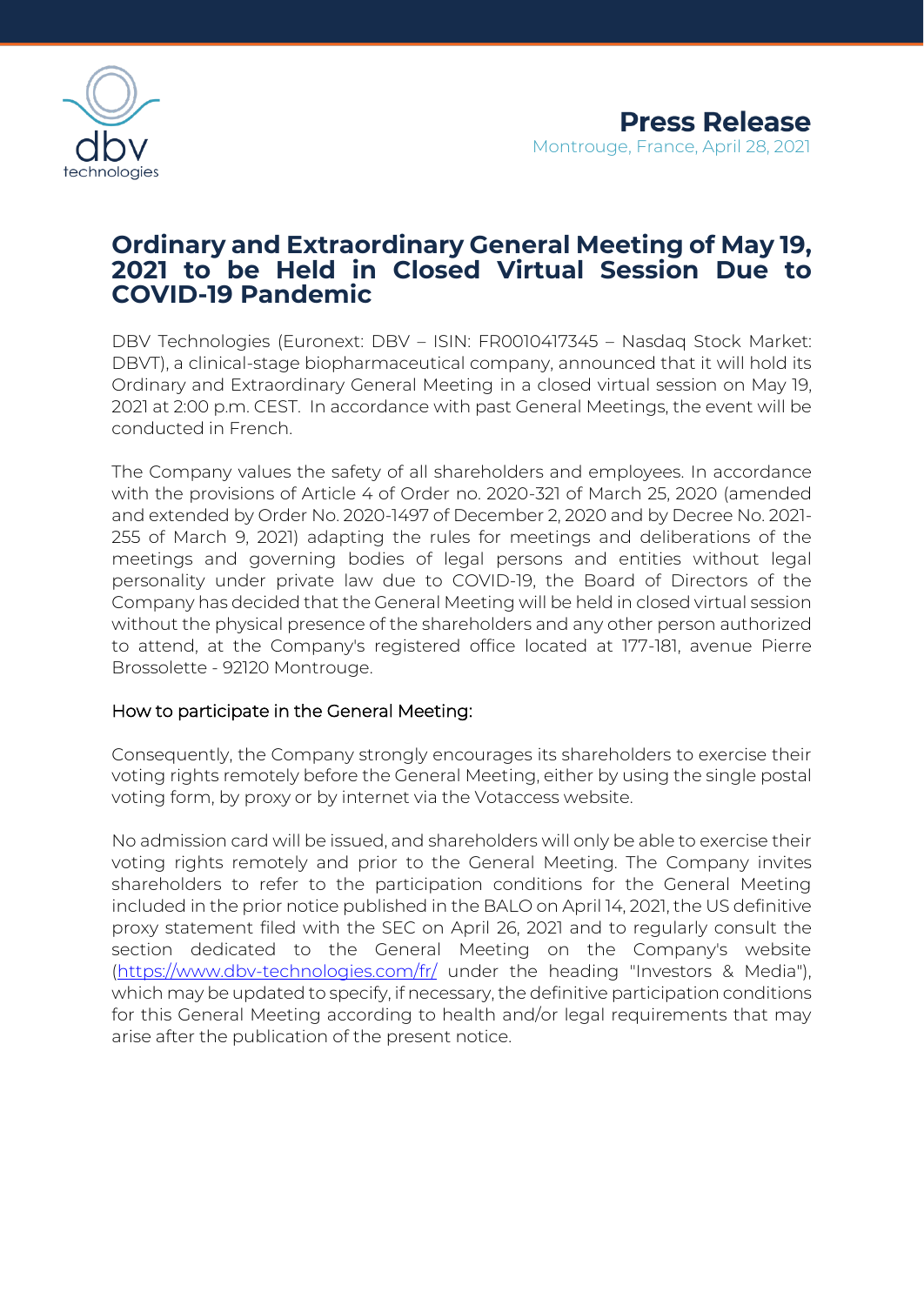

# Written Questions:

Each shareholder has the right to ask written questions on the subjects that fall within the scope of the General Meeting. These written questions may be sent by email to [investors@dbv-technologies.com,](mailto:investors@dbv-technologies.com) together with the certificate of account registration, and may be received by the Company until the second business day preceding the date of the General Meeting, i.e., until Monday, May 17, 2021.

# Webcast of the General Meeting:

On May 19, 2021, starting at 2:00 p.m. CEST, the General Meeting will be webcast with live audio on the Company's website<https://www.dbv-technologies.com/fr/> in the "Events and Presentations" section. The results of the votes on the resolutions submitted to the vote of the meeting will also be presented on the basis of postal votes and proxies received by Societe Generale Securities Services until Saturday, May 15, 2021, 11:59 pm CEST. Shareholders will also be able to vote via Votaccess until Tuesday, May 18, 3:00 pm CEST.

# Procedures for Obtaining Preparatory Documents for the General Meeting:

The preliminary notice (*l'avis préalable*) containing the detailed agenda, draft resolutions as well as instructions to participate and vote for this meeting was published in the French *"Bulletin des Annonces Légales Obligatoires* (BALO)" dated April 14, 2021 (n° 2100940). The notice of meeting (*l'avis de convocation*) stating the time and place of the meeting will be published in the BALO and in the Legal Gazette on May 3, 2021.

The preparatory documents for the General Meeting listed in article R. 225-73-1 of the French Commercial Code are posted on the Investors & Media section of the Company's website located at: [https://www.dbv-technologies.com/investor](https://www.dbv-technologies.com/investor-relations/financial-information/annual-reports/)[relations/financial--information/annual-reports/](https://www.dbv-technologies.com/investor-relations/financial-information/annual-reports/)

The documents for the General Meeting will also be made available to shareholders as of the date of the issuance of the convening notice. Thus, in accordance with applicable law and regulations:

• Any shareholder holding registered shares may, until the fifth day prior to the General Meeting, request that the Company send them the documents required under articles L.225-115 and R.225-83 of the French Commercial Code, electronically at their express request. For shareholders holding bearer shares, the exercise of this right is subject to the submission of a certificate of